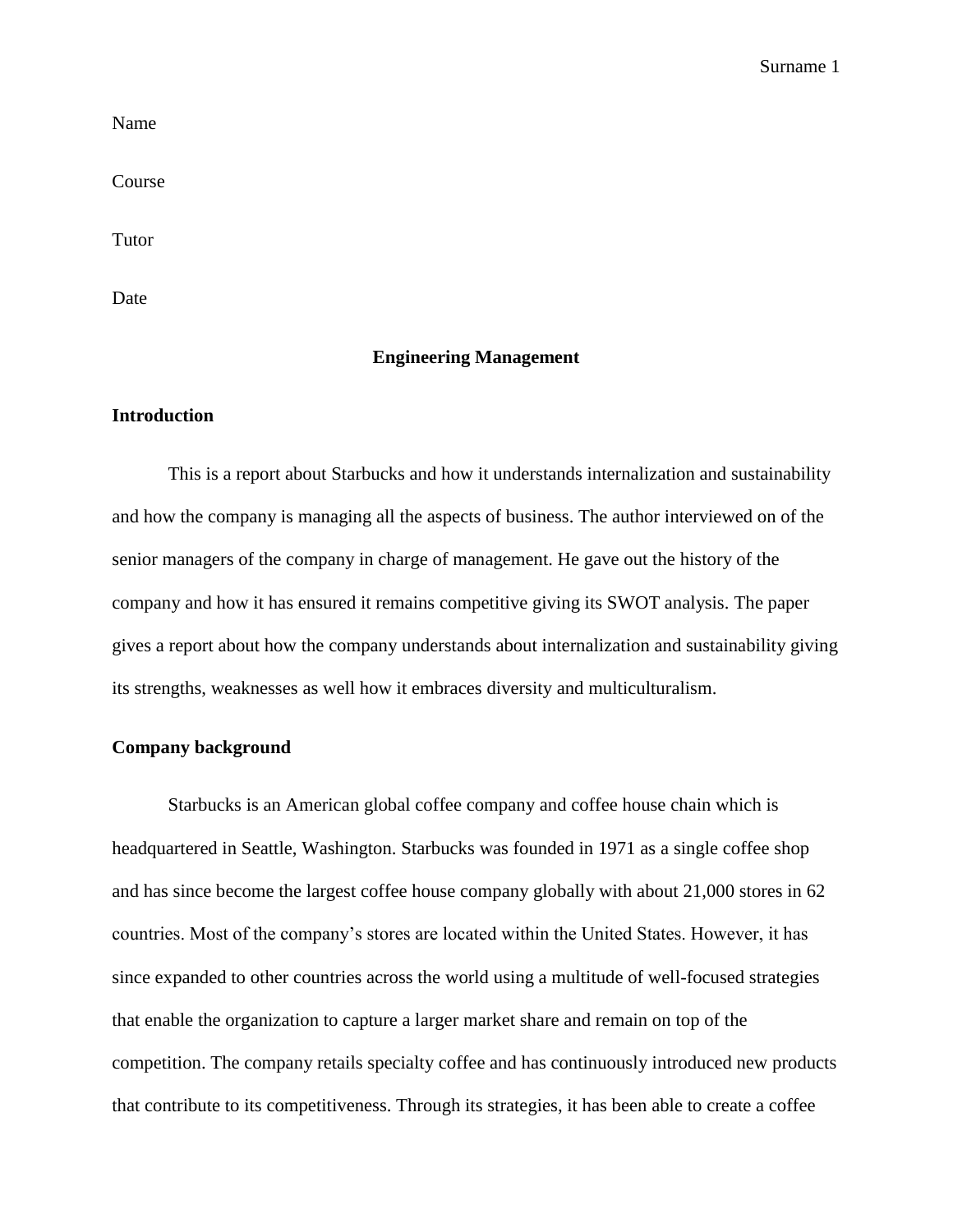culture in regions and communities which were traditionally non-consumers of coffee. The company has also been able to dominate the coffee market and create a brand synonymous with loyalty, integrity and longevity (Larson 36).

### **Analysis of Starbucks**

Starbucks is one of the most successful companies in the world. Today, the company has the highest revenue among the private companies and at the same time ranked among the world's greatest employers. However, despite the success of the company, it has been faced by various cultural issues that hindered its growth in some markets, and have even caused it to shut down in some countries. One of the issues is the management techniques. The company has failed to realize that the management technique used in one country may not necessarily fit another. In addition, the use of English speaking managers even in regions where English is not part of their dialect has been a major problem. The company has also been faced by cultural issues in relation to ethical codes.

### **SWOT Analysis**

There are factors that constitute the company's strengths, weaknesses, opportunities and threats. These factors have to be clearly identified so that effective strategies can be adopted for the organizational success.

### **Strengths and Weaknesses**

Starbucks has several strengths that give it a better competitive advantage in coffee and beverage market. The company is a market leader in coffee industry and this makes smaller company unable to compete. The other key strength is the resources that allow rapid expansion both in the domestic and global markets. Starbucks also has strong brand recognition by consumers globally. It has been known for high quality products and personalized services. One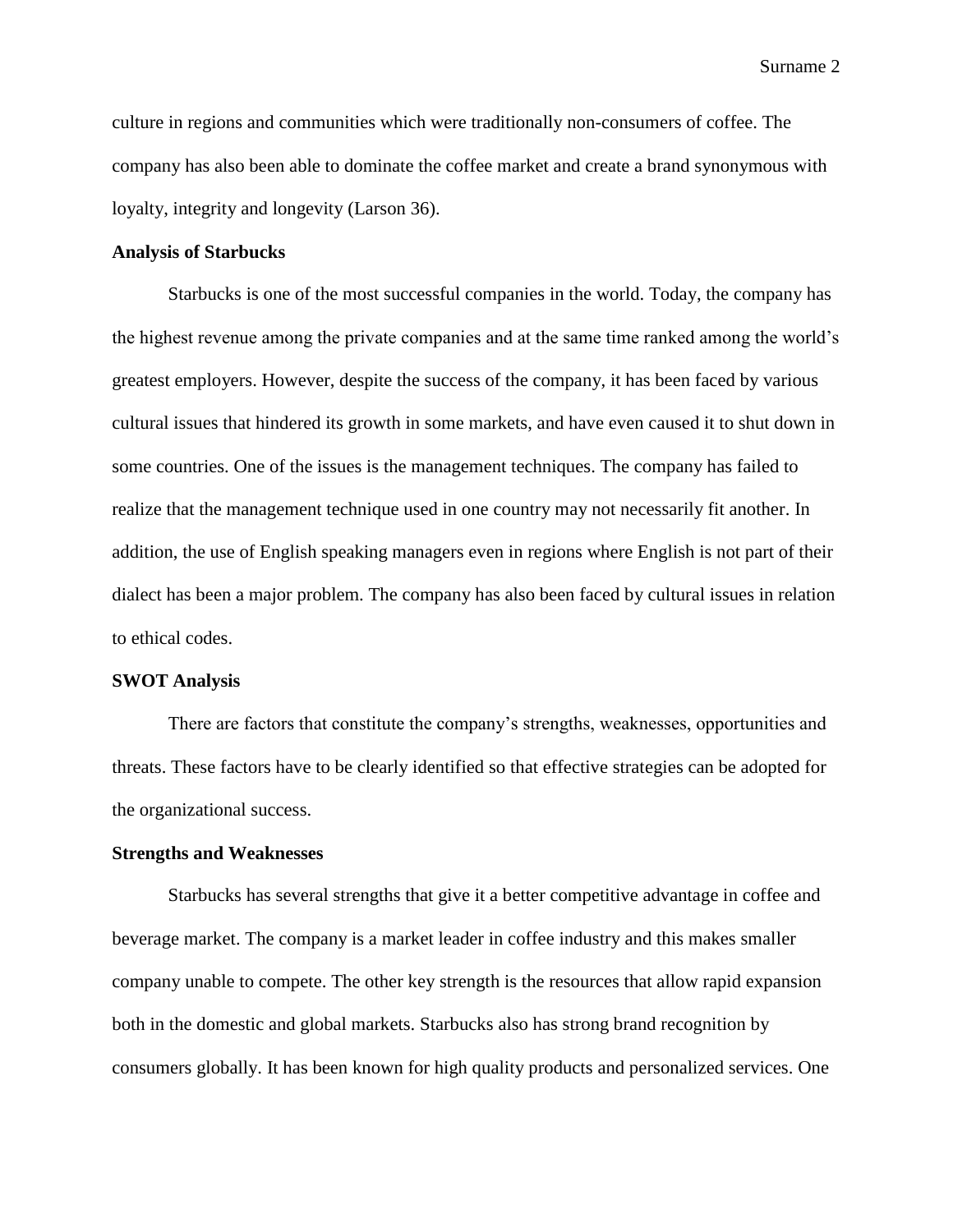of the key strengths of Starbucks is cost leadership strategy. The company has been able to remain competitive because of being able to provide quality and reliable services to customers at relatively lower cost than its close competitors. Its focus on quality products has also compromised its ability to incorporate customers' views when producing its products. For example, the use of non-fat milk leads to production of low quality products hence the company might ignore such requests Starbucks (Corporation SWOT Analysis 10).

The company may also take advantage of the low investment requirements to invest more in the emerging markets. There is also opportunity to diversify its products. Starbucks can diversify its products to venture into other food products and non food products. Starbuck company faces competition from both large scale coffee retailers and small scale coffee retailers.

The core competence of the company is its positioning of its products. The company positioning of its products as quality products has made the company gain competitive advantage over its competitors (Corporation SWOT Analysis 10). It has been able to dominate the coffee business in the United States and around the world.

Despite numerous strengths, the company also has some internal weaknesses. One of the weaknesses is pricing. Starbucks' prices are the highest in the industry and this has been used by some of its competitors such as McDonald's to take some of its market share (Roby 48). The other weakness is that it mainly relies on coffee for its revenue and this may affect its performance. This makes the company vulnerable to escalating coffee prices (Corporation SWOT Analysis 10).

### **Opportunities and Threats**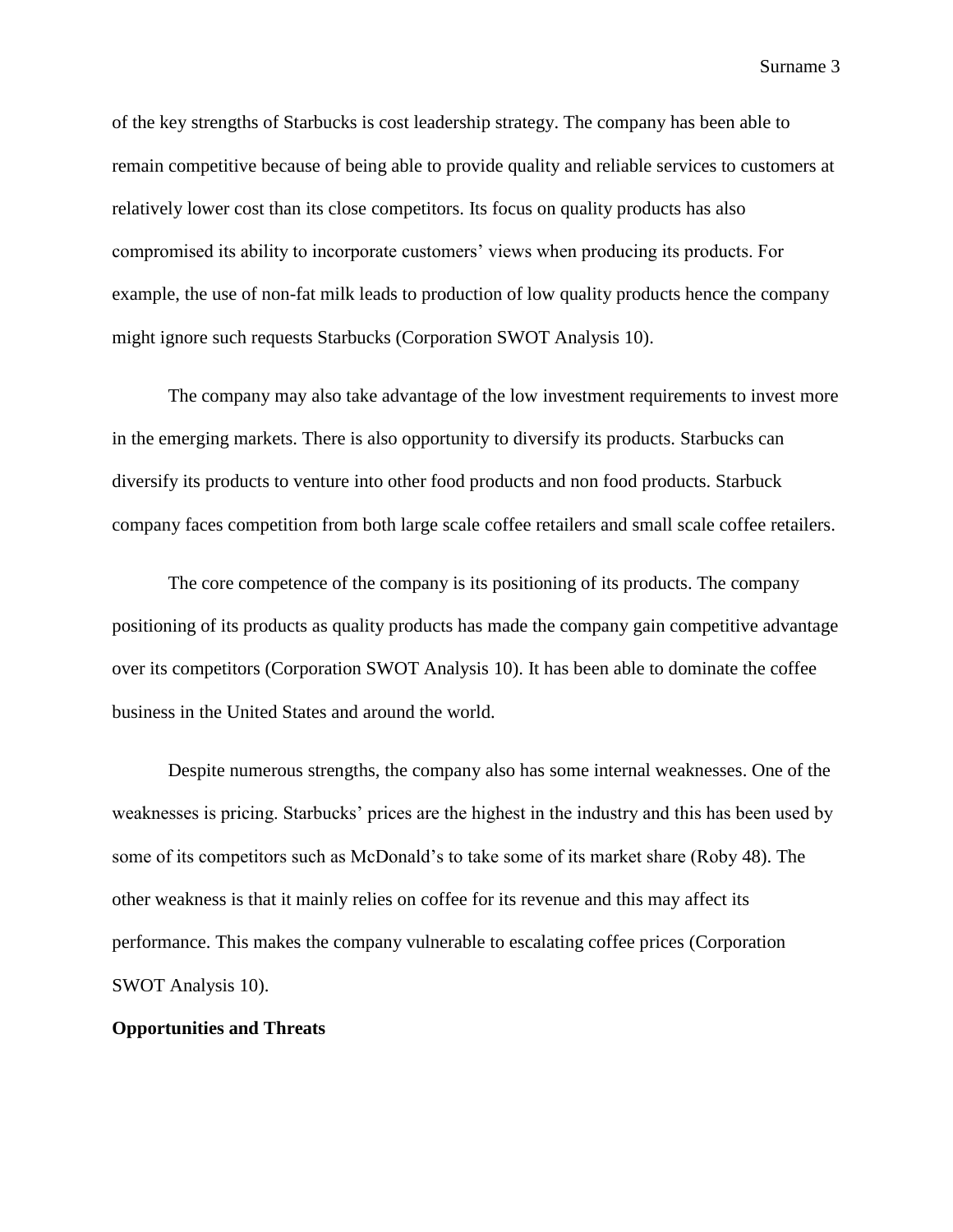There are several opportunities in the international markets that can be exploited by Starbucks to increase its growth. The emerging economies such as Brazil, Russia, India and China present a good opportunity for growth. The changing taste and preferences of the people countries in Asia Pacific and other regions also increases the market opportunities. People are changing their preference from tea to coffee. There is a lot of growth potential for the company.

There are also factors that cause threat to Starbucks performance and growth. One of these factors is competition. Major competitors such as McDonald's and Dunkin Donuts are also expanding. There are also new entrants attracted by the expanding coffee market. The consumers are also becoming more health conscious and demanding healthy products.

Generally, Starbucks has more strengths than weaknesses and these strengths have been used to provide the competitive advantage over its competitors. This has also made the company to be most successful coffee company in the world. Starbucks also has more opportunities than threats. It has taken advantage of the opportunities to become the most successful coffee company.

### **What the company understands by multiculturalism and internalization**

# **Cultural issues facing Starbucks**

Over the years, Starbucks has been faced by various cultural issues. These issues have been major impediments towards the success of the company.

One of the most notable cultural issues that have affected the company is the management issues (Holt and Cameron 2). In many occasions, the company failed to realize that the management techniques that apply in the United States could not always apply in the foreign countries in which it carries out its business. The company failed to realize the need to first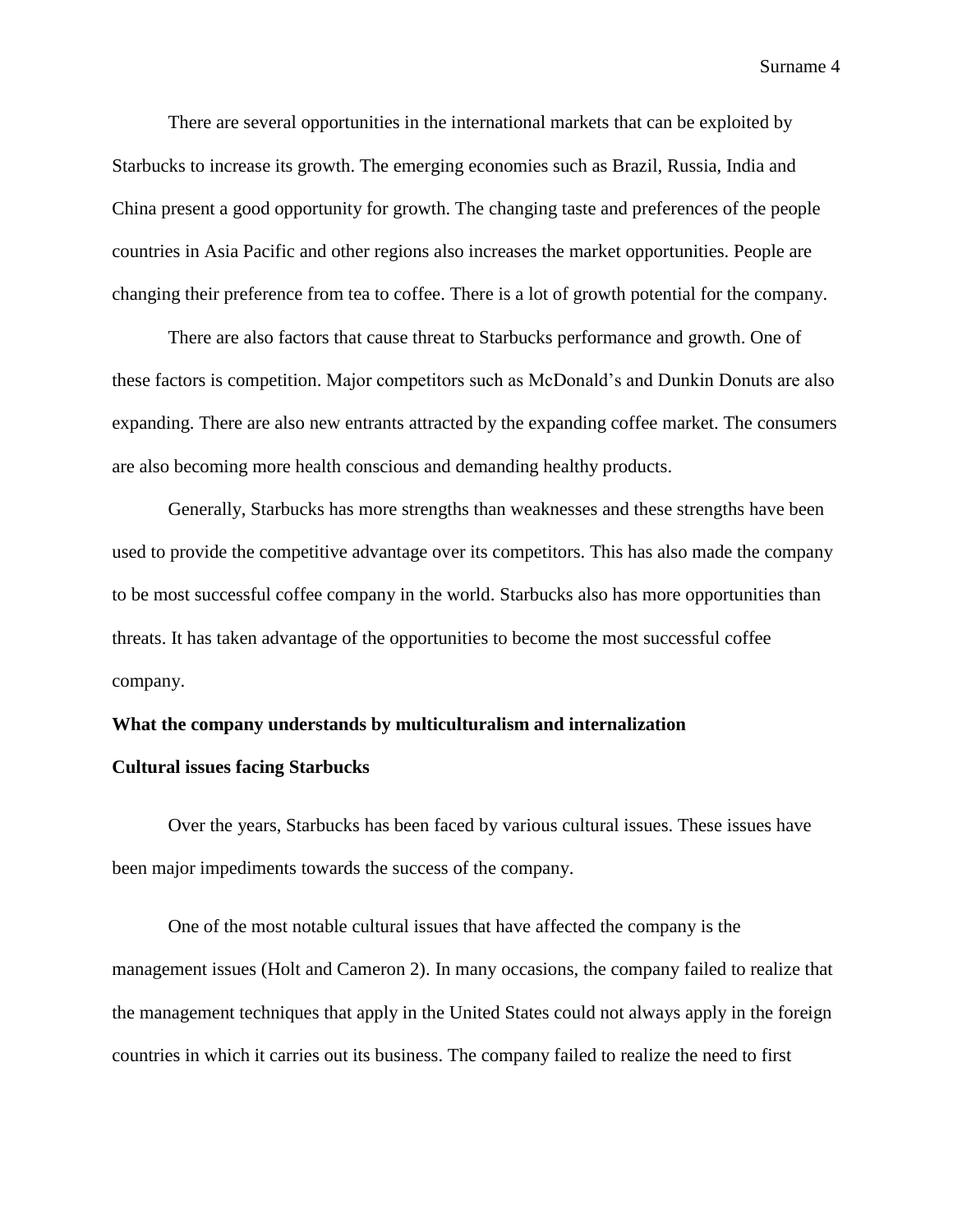examine the management techniques that are applied in a country, and look for ways in which they could adopt them.

Across the world, companies have realized that one of the ways in which they can be successful is to ensure that employees are managed in a manner that is in line with their culture. This is upon the realization that the management techniques in the parent company's country might be different with the management techniques employed in other regions. For example, the management techniques that are employed in the UK can be very different from the management techniques that are employed in China (Modood 33)

Managers around the world have been equipping themselves with knowledge on crosscultural management issues. This is because of the increasing globalization which is making inter-cultural management to be in great demand in many organizations around the world. The continued search for equivalence and comparability across nations and cultures appears as a natural undertaking when in it comes to cross-cultural research, be it in management, sociology or psychology studies.

Another cultural issue that the company has been facing is the use of English speaking managers in its various branches across the world. The company, after its adoption of its internationalization process, it made use of American top managers to help in the expansion. The initial places that the company entered into were Canada and Britain. These were Englishspeaking nations and hence the language and the culture could easily blend.

However, the greatest failure of the organization on the culture front was experienced when it entered into non-English speaking countries. The company, just like in Canada and English, also introduced the English-speaking managers from the United States. This was a major problem in the countries.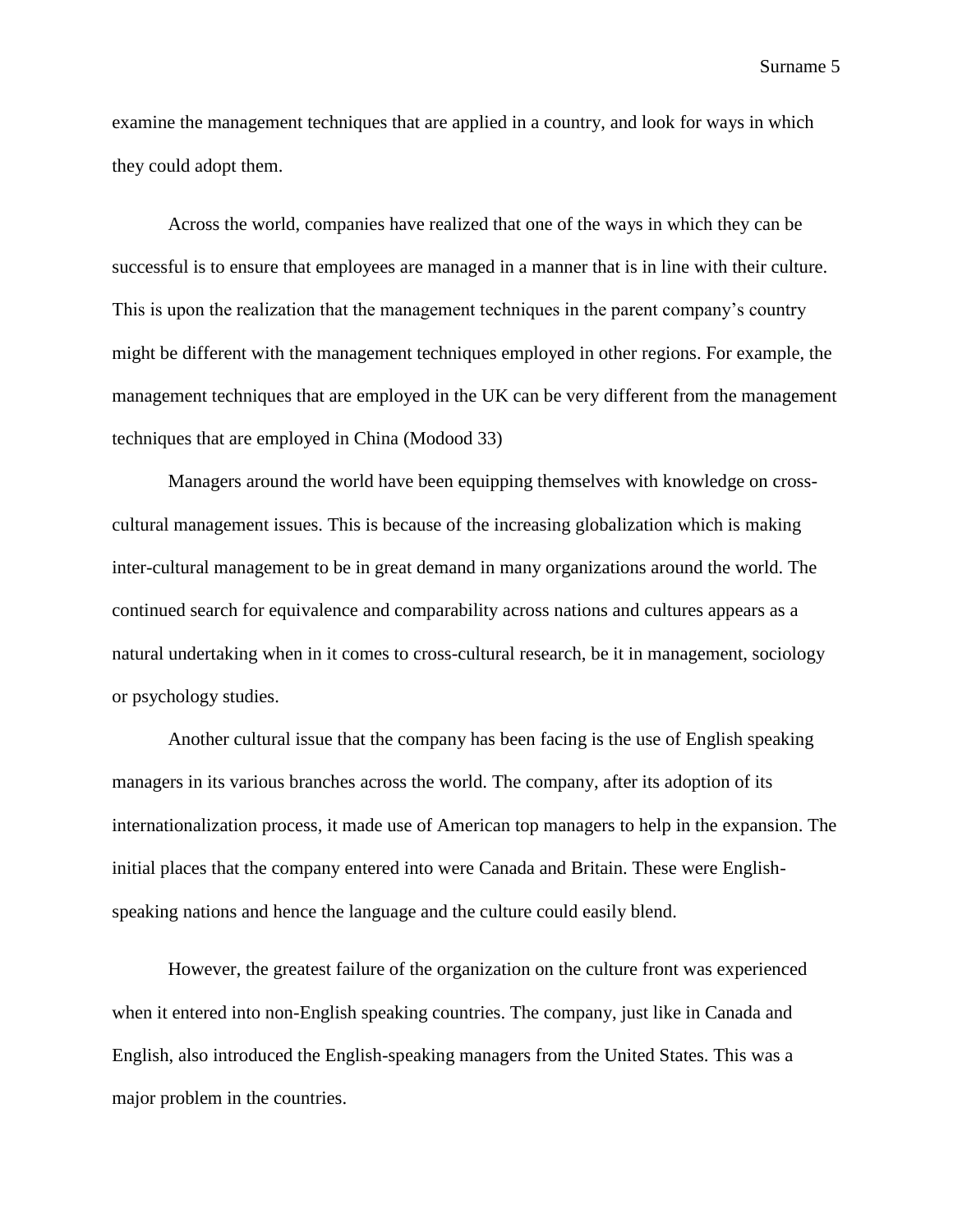Today, one of the most notable culture aspects that help organization to succeed is the introduction of managers that fully understand the various cultural aspects in the region. One of the ways that it could do this is through employing managers from the local cultural. Although in some occasions the CEO might be foreign, the lower managers should be from the local culture. These individuals, since they full understand the various norms, values, beliefs and traditions present in the culture, they can easily help the organization to blend in.

# **How the company deals with the cultural issues**

The senior manager at Starbucks argued that the world is enjoying diverse cultural practices from all corners whereby cultural practices differ from one community to the other. Many countries globally are composed many different communities who are practicing different cultures. Each country is unique in its own way and all businesses going global ought to understand that they will meet different cultures and how to manage the cultural differences determines whether they succeed or not (Alcantara-Pilar et al. 74)

The market globalization demands has found many business managers operate in countries which are not their own. The expatriate managers have been facing many challenges which they only meet successfully if they are trained and properly prepared in cross-cultural management.

It is true that the increasing economic globalization is spurring the continued expansion of multinational corporations. This has led to multiplication of the human capital moving across the globe. To maintain global competitiveness, MNCs like Starbucks ought to rely on fin ding the best people who will be able to maintain effectively and operate their businesses overseas. Expatriate assignments however, are not successful always with failure ranging from 16-40%.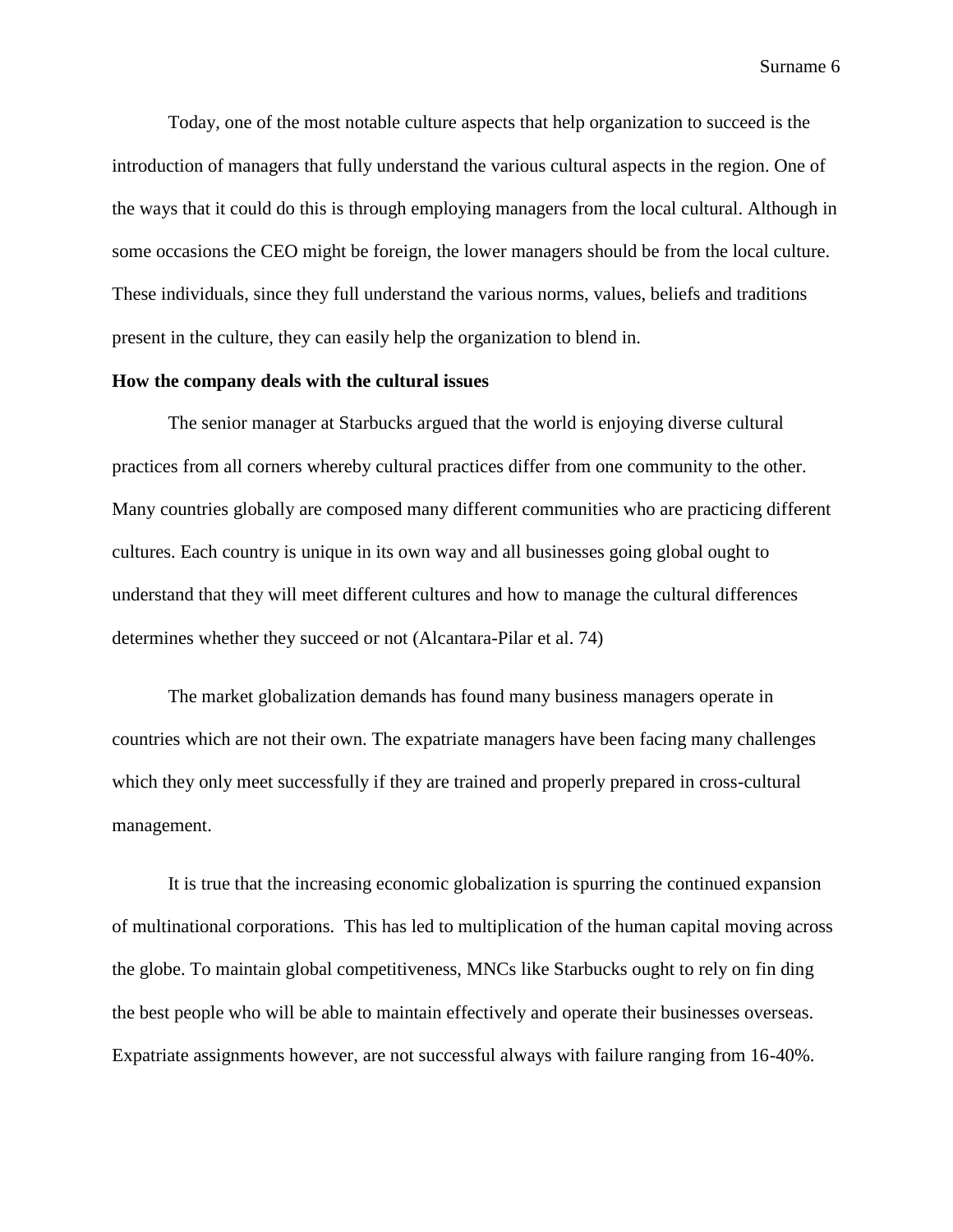### **Advice to the company's expatriates according to the survey**

An expatriate should be advised to understand that working in a culturally different environment is not a walk in the park and is always challenging. Lack of cultural knowledge as well as language ability and difficulties in adjusting to the local culture will contribute to expatriate failures in foreign countries. On the other hand, earning and training about different cultures will make an expatriate to be aware of cultural differences. They ought to be competent in cross cultural communications so that they can be able to adjust to new cultural environments and this enables them to carry out successful overseas assignments (Marquis 23).

The competitive global business environment has made the expatriate assignment a necessary but risky proposition. An expatriate ought to understand that there is a competitive advantage that will be gained from them if they perform effectively. Expatriates are conceptualized as people who are not nationals of the country they are currently working for. When the expatriate will be assigned our host country, they will be coming into a new business and cultural environment. How to adapt to the new cultural environment in the host has been perceived to be major challenge the expatriate will face on his international assignment and will determine the failure or success of the company.

The expatriate ought to know that working in a foreign country with different cultural, economic and political characteristics; he/she will be faced with job related as well as personal problems. The expatriate will face different management techniques from those of his country. Whether management concepts or techniques that haven developed in one country can be successfully transferred to other cultures in the world has remained a debated issue.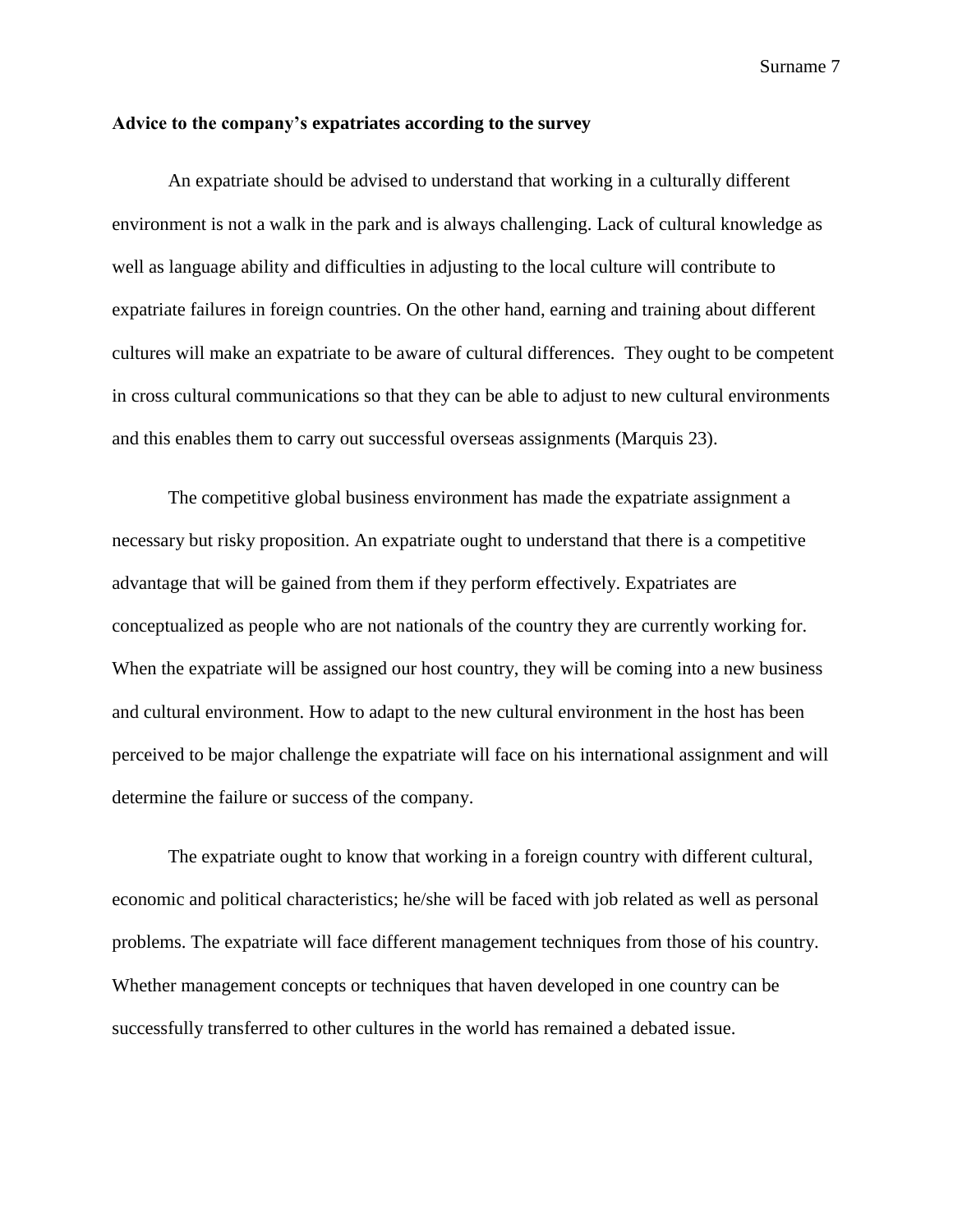The expatriate ought to answer this question for him/her to succeed in their assignments. The job enrichment theory for example will reflect the strong achievement needs of countries; like the US and the UK's individualistic culture. This culture may however be inappropriate in cultures like China that downplay individual competition and encourage relationship. In the Scandinavian feminine countries for instance, self-managed work group may be more appropriate as opposed to job enrichment schemes since this promoted close interpersonal relationships in the workplace. Also in the Arab countries, the relationship between western expatriate managers and the local colleagues and employees has been complicated. This has been attributed to differences in religion, values, time concepts and different attitudes to organizational structures and planning.

# **What affects Starbucks as it enters the global/international markets?**

### **PESTLE Analysis**

PESTLE is an analysis of the macro-environmental factors that affect the operation and performance of the organization. It helps in determining the most appropriate strategies that will contribute to the organizational success. By understanding the environmental factors that surround the business operations, managers are able to develop effective strategies that may contribute to the improvement in organization's performance and success.

# **Political Factors**

There are certain policies that may be adopted in the countries which Starbucks operate that may affect the operations and performance of the company. Policies such tax policies may increase the cost of doing business and increase the price of its products. Increased costs and prices reduce the profit margin and cause fluctuations in the company's market share. Starbucks is a global organization which sources its coffee beans from different countries and operates its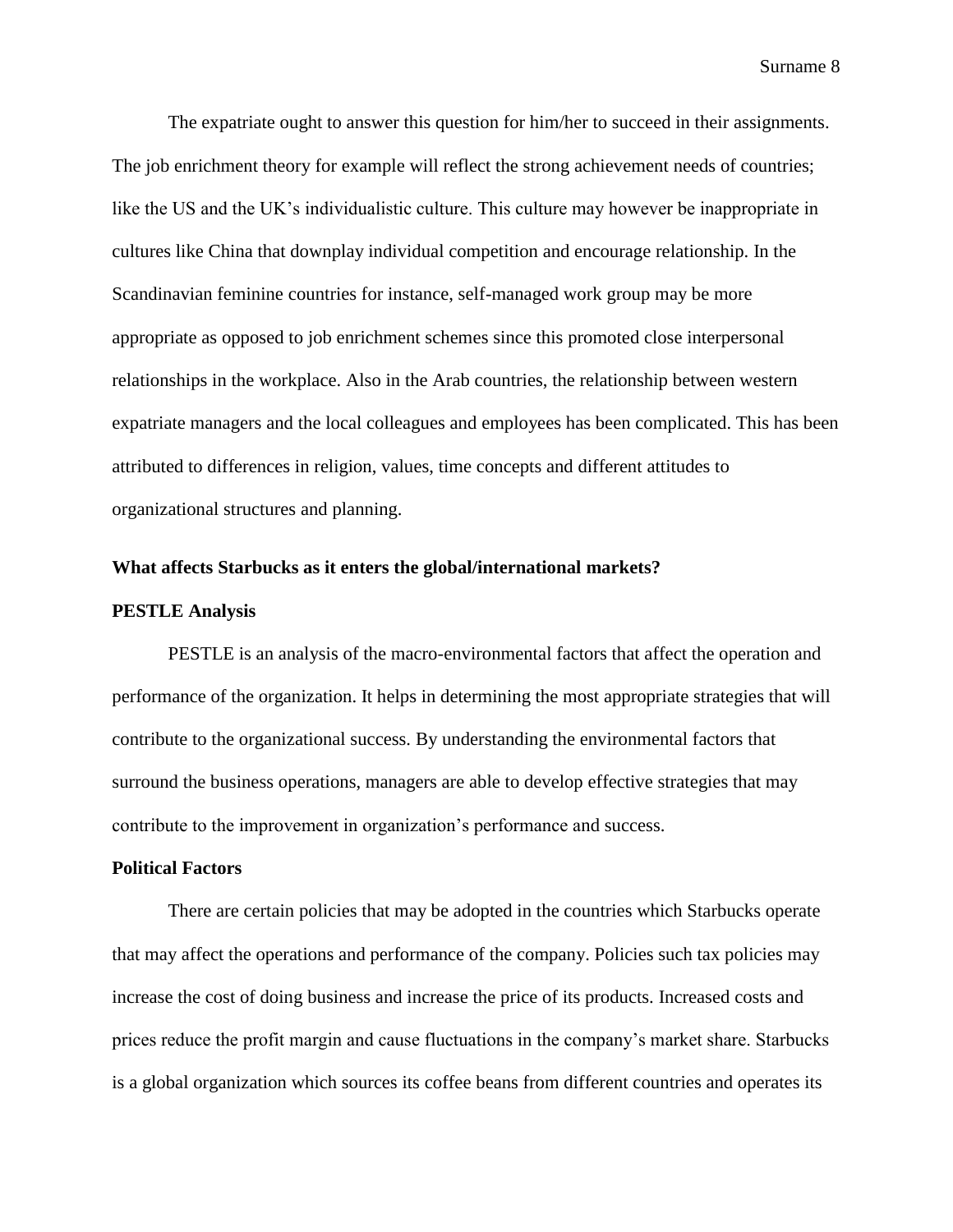coffee shops across the globe. International trade tariffs also affect Starbucks operation. Some countries may suddenly increase tariffs on coffee beans and this will affect the company's profit margins.

The other political factor that needs to be put into consideration is political stability. Starbucks operations are likely to be affected by the political situations in the countries in which it operates. The political instability such as the recent instability in Arab countries such as Egypt affects the operations of the company. However, more stable political environment such as in countries like U.S. and UK positively influence the performance of the organization. Stable political environment allow effective and efficient operations and improved profitability.

# **Economic Factors**

The prevailing economic conditions that exist affect the operation and performance of Starbucks. The recent economic meltdown has had its negative impact on the performance of the organization. Economy is still undergoing recovery in some regions such as Europe and this has affected its ability to pursue its expansion strategy. Recent economic recession has affected the disposable income of the people and this affects their purchasing power and the consumption of coffee. Starbucks will be adversely affected in countries such as China where its coffee is perceived to a luxury product.

Starbucks sources most of its coffee beans from different countries and a fluctuation in exchange rates is likely to affect its performance. Fluctuation in US dollar against other currencies will affect its import of coffee beans and this will make the company pay higher prices. This implies that the cost of operations will increase and reduce its profit margins. **Social Factors**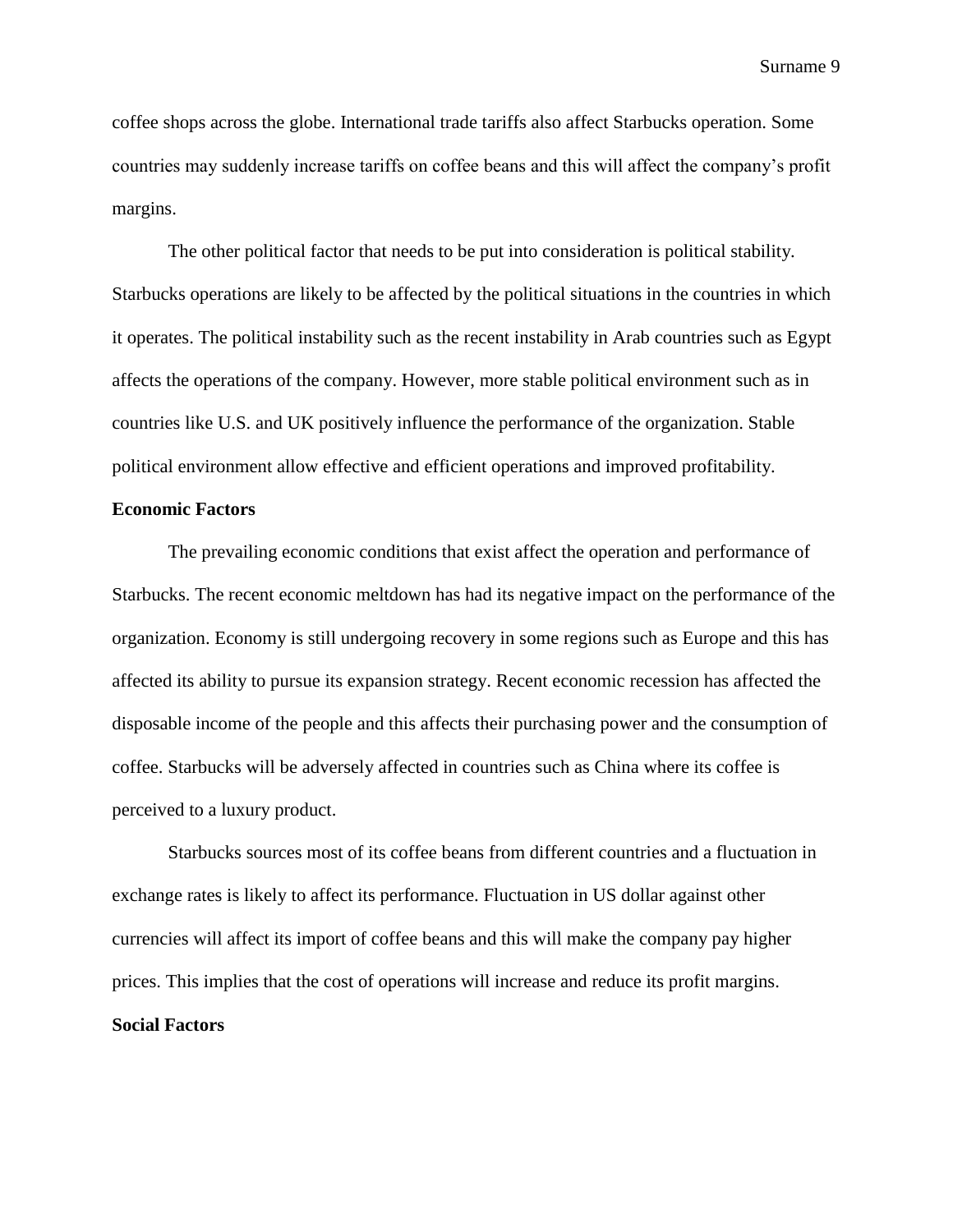There are social and cultural issues that affect the consumption of coffee products. One of the social issues that have influence on the performance is consumer taste and preferences. In the past coffee was not being consumed in certain countries such as China. The people in these countries have been consuming tea. However, there have been changes in taste and preferences and people who were initially not coffee consumers have adopted the coffee culture. Level of income is also a factor which affects consumption of Starbucks coffee. Starbucks is specialty coffee which attracts premium prices and this makes it unaffordable to low income population.

The fact that consumers are increasingly becoming health conscious is also a factor that the company has to put into consideration (Bradley, Becker, and Smidt 370). The company needs to provide coffee products which are healthier and able to meet the standards of living. The level of education of the population within the markets in which Starbucks operates is also changing and they are becoming more aware of their product needs. People's lifestyles are also changing and many people among the population are embracing consumption of coffee.

# **Technological Factors**

Technological changes also have major impact on the organizational performance. The new machines and technologies are being developed that can help organizations to improve the quality of their coffee products. Starbucks needs to do thorough research to identify these new technologies and utilize them to improve the quality of their product and services.

There new technologies that are helpful in marketing the product and services that are offered by the company. One of the key factors is the developments in online networking sites. Online networking sites such as Facebook and Twitter provide the company with the platform to promote its brand to a larger audience of online communities. There are also other mobile technologies such as Wi-Fi which can be used by the company to enhance the service delivery.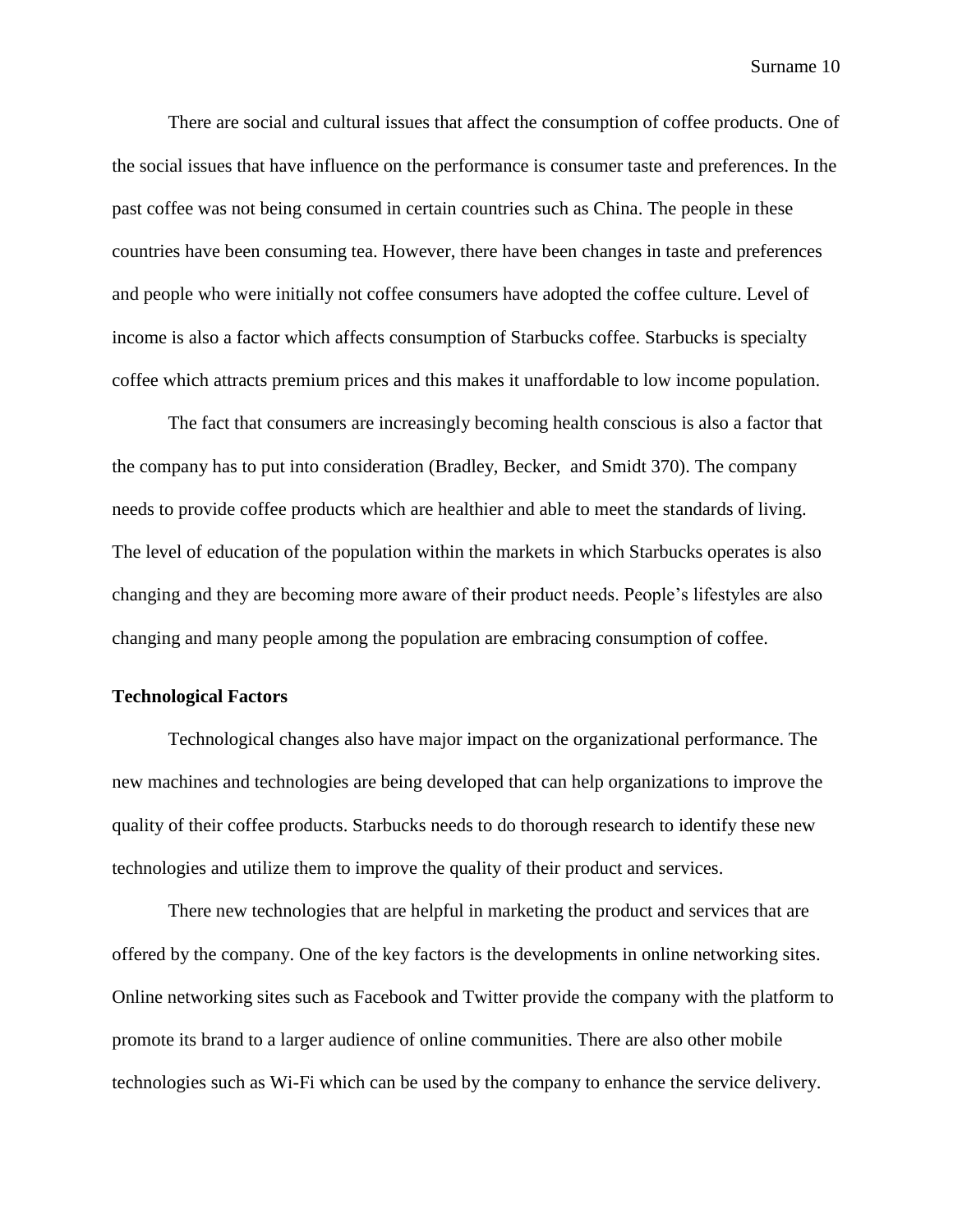The company may also use the newly developed online payment systems such as online payment cards.

# **Sustainability and how it affects Starbucks Corporation in its global markets**

In the recent past, sustainability is one of the areas that have gained widespread popularity in the business sector. By definition, sustainability is the process in which organizations engage in strategies that provide them with cultural and economic benefits that are attained through environmental responsibility (Bithas 1704). The need for these strategies has been occasioned by the understanding that the natural environment is a major element in the academic and business community.

Starbucks Company is well aware of the sustainability needs in the industry. Being a major player in the market, the company realizes that it needs to engage in sustainability so that it can fit properly in the industry (Torsten, Kühlmann, and Ramona 58).

The company, after every financial year, releases a sustainability report to show the actions that the company has been undertaking to ensure that it is sustainable. In the 2014 sustainability report, the company stated that it had placed more commitment into addressing its responsibilities with regards to the environment. The company is well aware that irrespective of the fact that the services that it provides have a positive impact on the economic and social welfare, they also have a negative impact on the environment. For this reason they always try to minimize their impact as much as possible. In addition, the company also appreciates that it may not take one or two years to achieve its sustainability targets, but it may take some time. Looking at the actions of the organization, it is good to note that the company is making some progress in ensuring that sustainability has been achieved (Brinkmann 25).

### **Issues/questions/Lessons the survey report generates**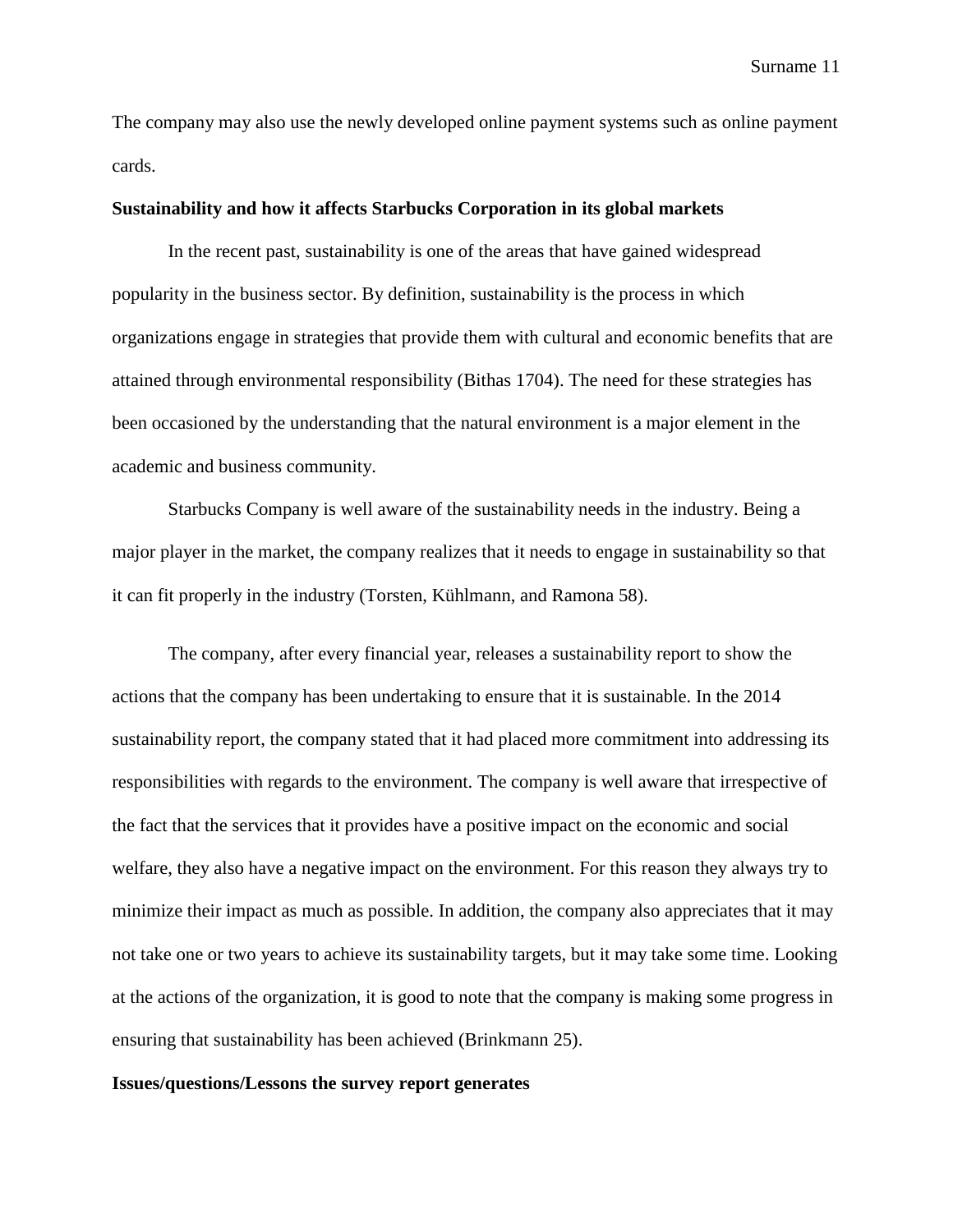There are various issues, question and lessons that the case study generates. First, this case study shows that the level of commitment of organizations in regards to sustainability is different among different organizations. They are those that show great commitment while others do not lay much emphasis. The question that arises is how these companies can be made aware that sustainability is very good for the organization.

Looking at this issue therefore, there is a lesson that can be learnt. The greatest lesson is the shift of consumers towards organizations that are engaging in sustainability (Sandanayake, Manewa, Kumaraswamy and Chung 56). The times when consumers would engage with organizations because they had to are long gone. For this reason, it is important for organizations to consider engaging in this activity to avoid losing out on these consumers.

In the future, the issue of sustainability will be a major issue in organization. Based on the increased efforts for organizations to engage in this concept today, in the future, the efforts will even be greater. For this reason, it will be important for all organizations, Starbucks Company included, to step up their efforts in engaging in sustainability (May 25). In doing this, they will ensure that they do not lose out on the benefits that will be associated with this concept.

# **About internalization**

Globalization has led to many companies and organization entering the global market to be able to expand their businesses. The international market provides them with many opportunities they may not be able to enjoy while operating solely on the domestic market. Nevertheless, the international market is more complex as compared to domestic market. With this being the case, multinational companies find it more challenging when operating on global market as compared to when operating on domestic markets. There are also differences between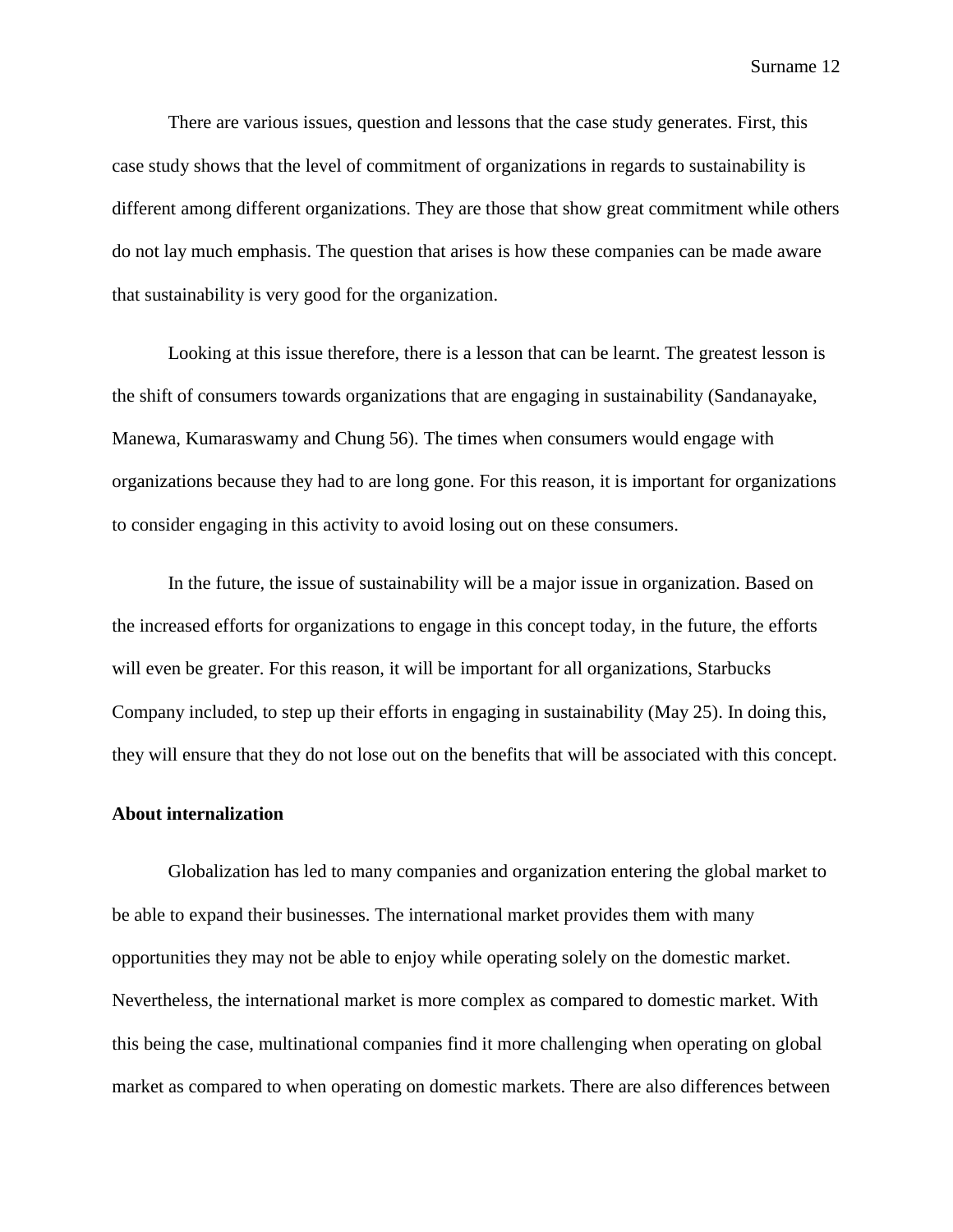domestic and international markets (McGrory 212). For one, business culture differs from one country to another. The levels of competition and risks are also high on international markets as compared to domestic markets. Language, traditions, customs, and fluctuating exchange rates are some of the barriers multinational companies have to deal with on a daily basis. Multinational companies that lack experience on the global markets should avoid entering international markets directly. Starbucks has been able to operate on the international market with great success. Its success can be attributed effective people management, investment in research and development, engaging with customers, and effective business environment analysis among others (Yi et al. 68).

A company that intends to make decision to market its products in the international market has to make decision based on certain considerations. It has to consider the market potential on whether the foreign opportunities and the firm's resources are attractive enough to justify the need for marketing in a foreign country (Guerrero 296). In the international marketing many companies have recognized people with different needs across the world and they have branded their products so that they can be recognized all over the world.

Many of these organizations that have moved to other nations of the world understand the laws, the values, languages and the currencies of those countries they are trading with. Freedom boundaries are essentially important in international marketing and are also as part of life. There is the need to maintain ethics when marketing the products in the international market. The role of freedom boundaries is to make clarity on what is supposed worked upon interpersonally. Relationships must be there since one needs the other in marketing of the product and therefore there is need for ensuring the boundaries are clearly defined and maintenance of high skills is up help (Kostovski, Gjurcevski and Nanevski 50). The boundaries need to be healthy to ensure that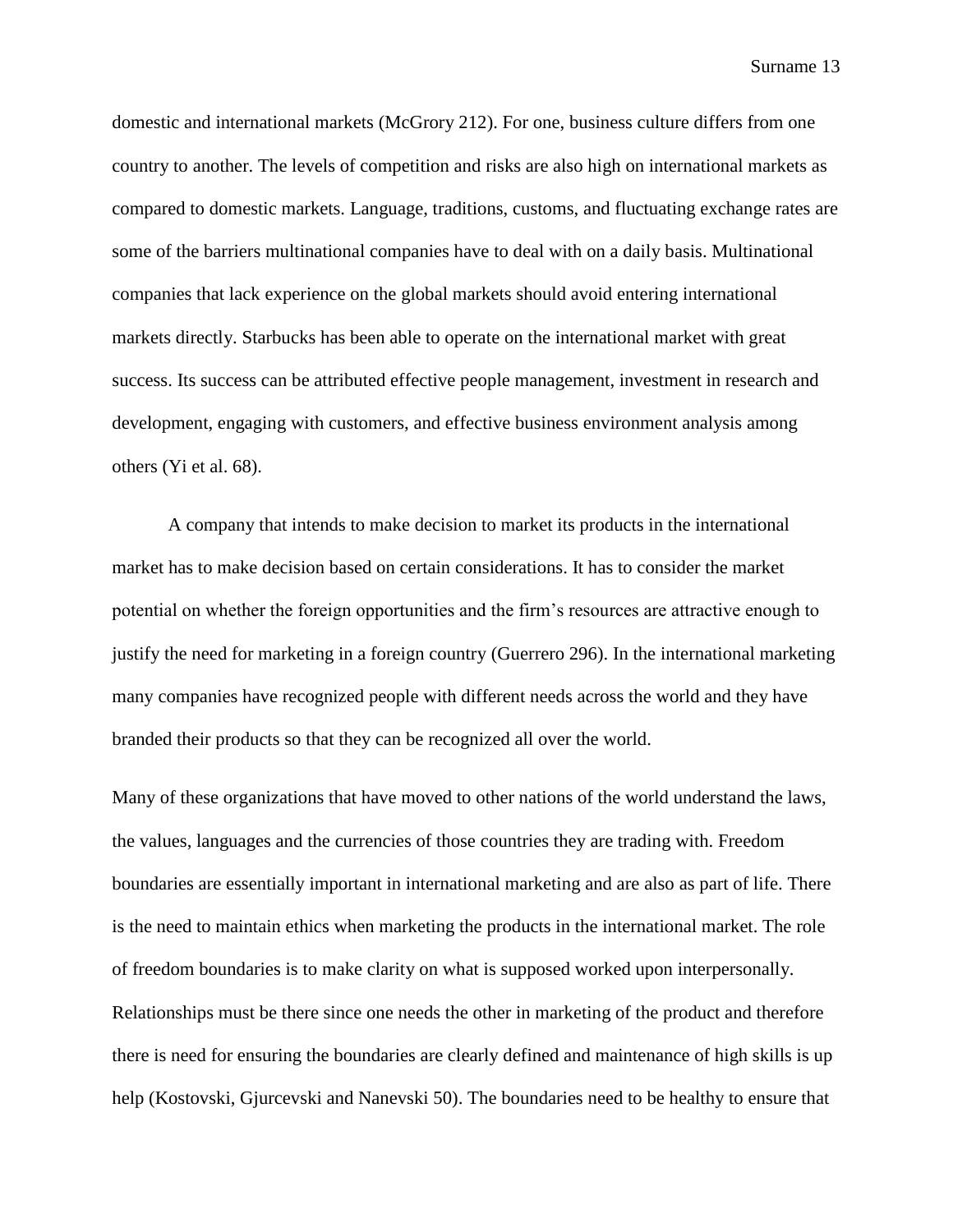there is strong relationship and this fosters the growth of the markets. The healthy boundaries protect the integrity of the international marketing by keeping it suitable section.

### **Concluding analysis and discussion**

The recent have seen more and more companies and organization enter the international market. Most of them have entered the market in order to enjoy more opportunities. There are those that have found their home markets to be saturated hence look for more expansion opportunities on the global market. The international market is more complex and complicated as compared to local market. With this being the case, it is imperative for multinational businesses to come up with strong strategies to be able to survive. Starbucks is one the companies that have been able to compete effectively on global scale (Kvint 23). The company has been able to develop from a small coffeehouse to the largest multinational companies in the world. Currently, it is ranked as the largest coffeehouse corporation in the entire world.

International markets expose companies and organizations to numerous opportunities. Opportunities on the domestic markets in time dry up. This means that businesses may not be able to expand more or reach out to more customers. This is one of the main reasons to why most companies chose to enter the international market. Basically, they stand to benefit more on the global market. However, there are a number of differences between the domestic and international markets that may affect multinational companies either in a positive or a negative way. Multinational companies must be aware of the differences as their ability to succeed on the market in dependent on it.

Starbucks has been operational on the international for quite some time. The company has been able to achieve great success even when critics thought otherwise. It has been able to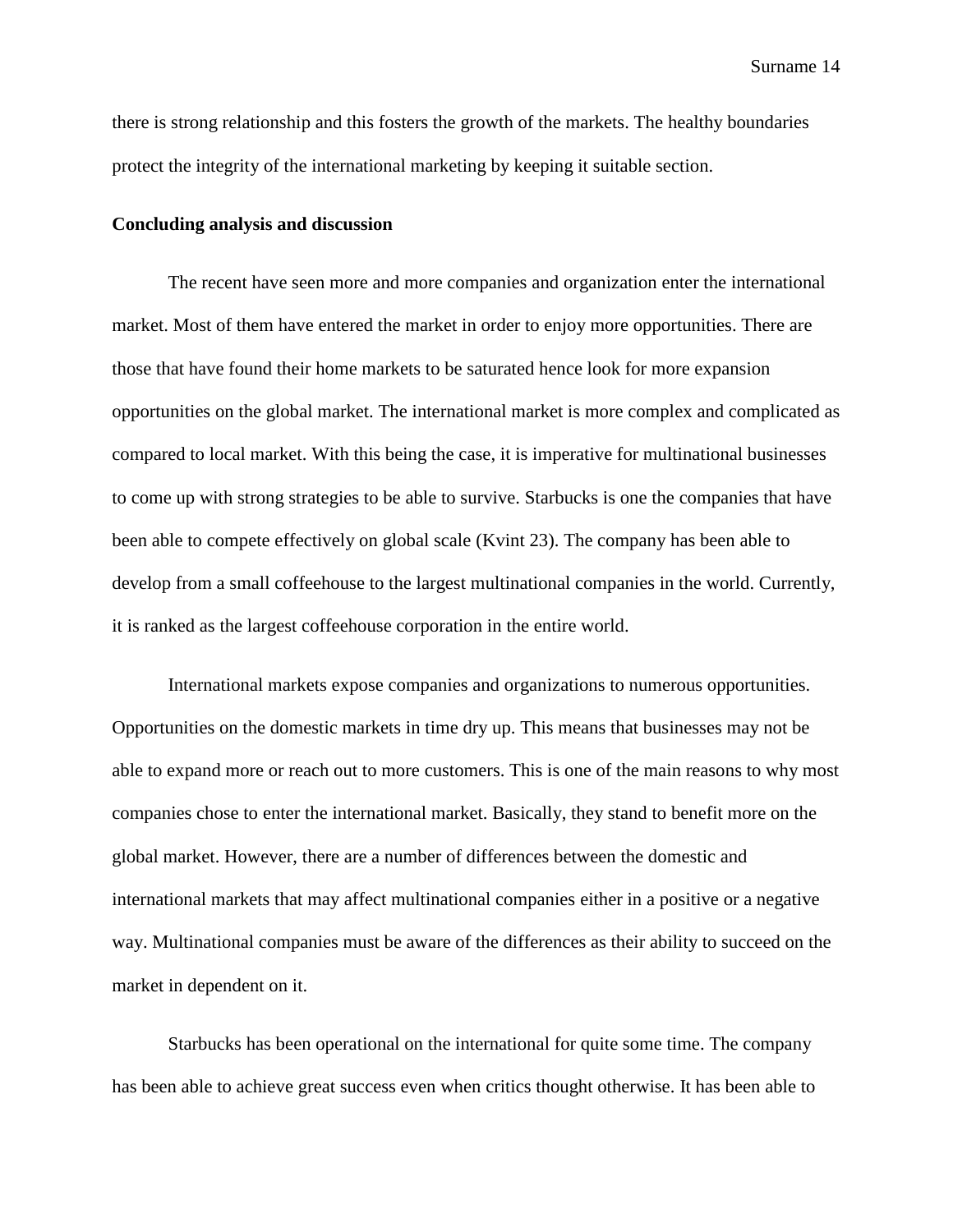enter more and more markets through different strategies. As mentioned in the introduction, the international market is more complicated that local markets hence require the management of multinational companies to develop strong competitive strategies. For instance, countries have different business cultures. A business whose home country is a western nation may find it problematic to survive an Asian market. This is because business cultures from the two regions differ from one another. People's lifestyles, needs, and preferences also differ from one country to another. For example, Chinese people's lifestyle differs from that of American people. This explains the reasons to why Starbucks has employed a different business culture in the two countries. It is essential for a business to have a clear understanding of the differences to be able to compete effectively on this market.

One of the major reasons to why Starbucks has been able to compete effectively on the market is having a strong management team. Its management has been to understand the company's business environment hence their capability to develop effective strategies. They have capitalized on their past experiences to outsmart their competitors on the global scale. The company's management treats its employees in the desired manner. This is a strategy it has been able to apply both on the local market and international markets.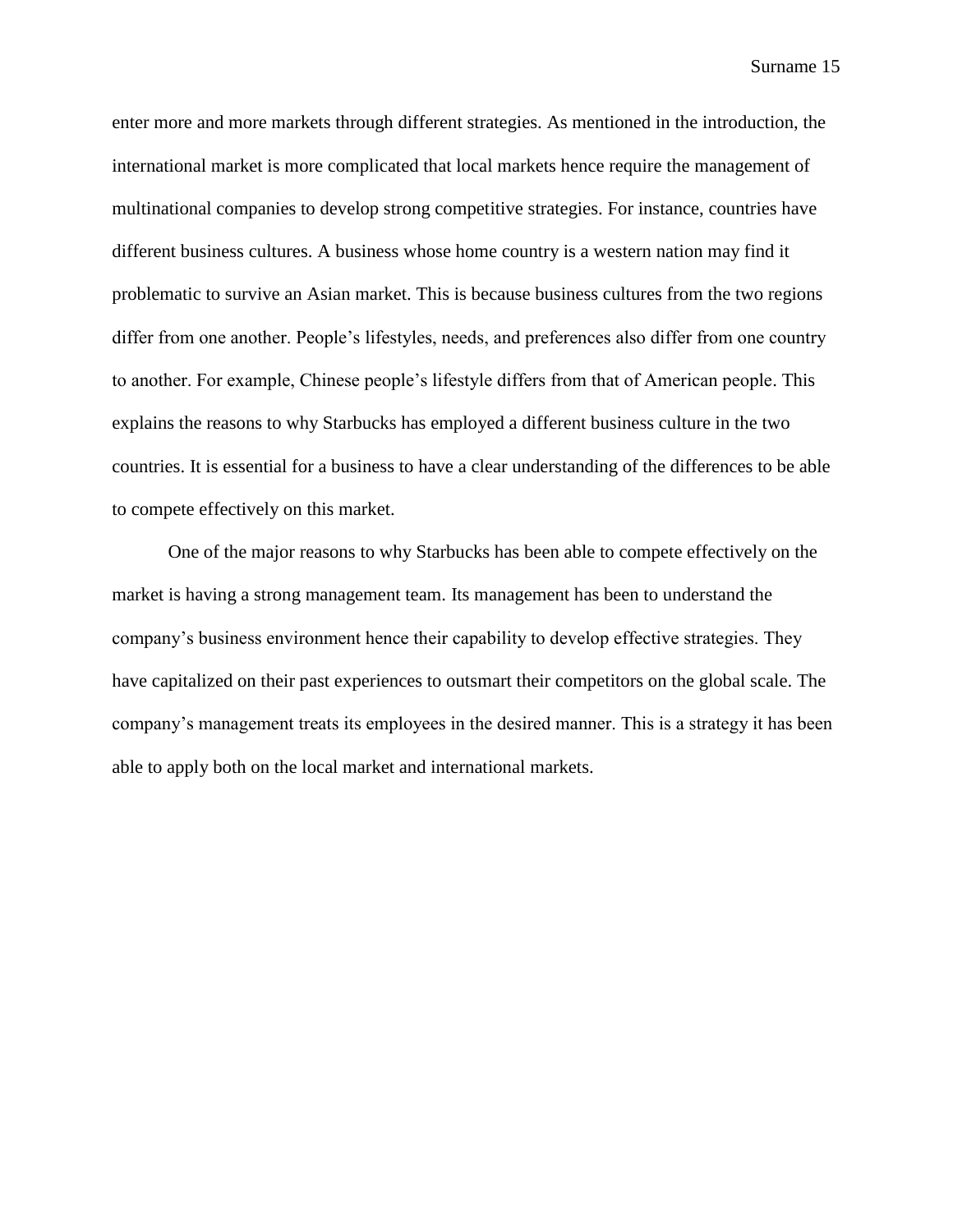### Works Cited

Alcantara-Pilar, Juan Miguel, et al. *Analyzing The Cultural Diversity Of Consumers In The Global Marketplace*. Hershey, PA: Business Science Reference, 2015

Bithas, Kostas. "Commentary: Sustainability And Externalities: Is The Internalization Of Externalities A Sufficient Condition For Sustainability?." *Ecological Economics* 70.(2011): 1703-1706

Brinkmann, Robert. *Sustainability : An Introduction*. Hoboken: Wiley-Blackwell, 2016

Guerrero, Federico. "The Enigma Of Globalization: A Journey To A New Stage Of Capitalism." *Journal Of Economic Issues* 1 (2004): 296.

Holt, Douglas B., and Douglas Cameron. *Cultural Strategy : Using Innovative Ideologies To Build Breakthrough Brands*. Oxford: OUP Oxford, 2010

Kostovski, Ninko, Blagoja Nanevski, and Miso Gjurcevski. "Opportunities And Threats Of Globalization And Need For Improved Competiveness Of Small And Medium Sized Businesses In Republic Of Macedonia." *Journal Of Sustainable Development (1857-8519)* 6.15 (2016): 40- 55.

Kvint, V. L. *Strategy For The Global Market : Theory And Practical Applications*. Abingdon, Oxon: Routledge, 2016.

Marquis, Jefferson P. *Managing Diversity In Corporate America : An Exploratory Analysis*. Santa Monica, CA: RAND Corporation, 2007.